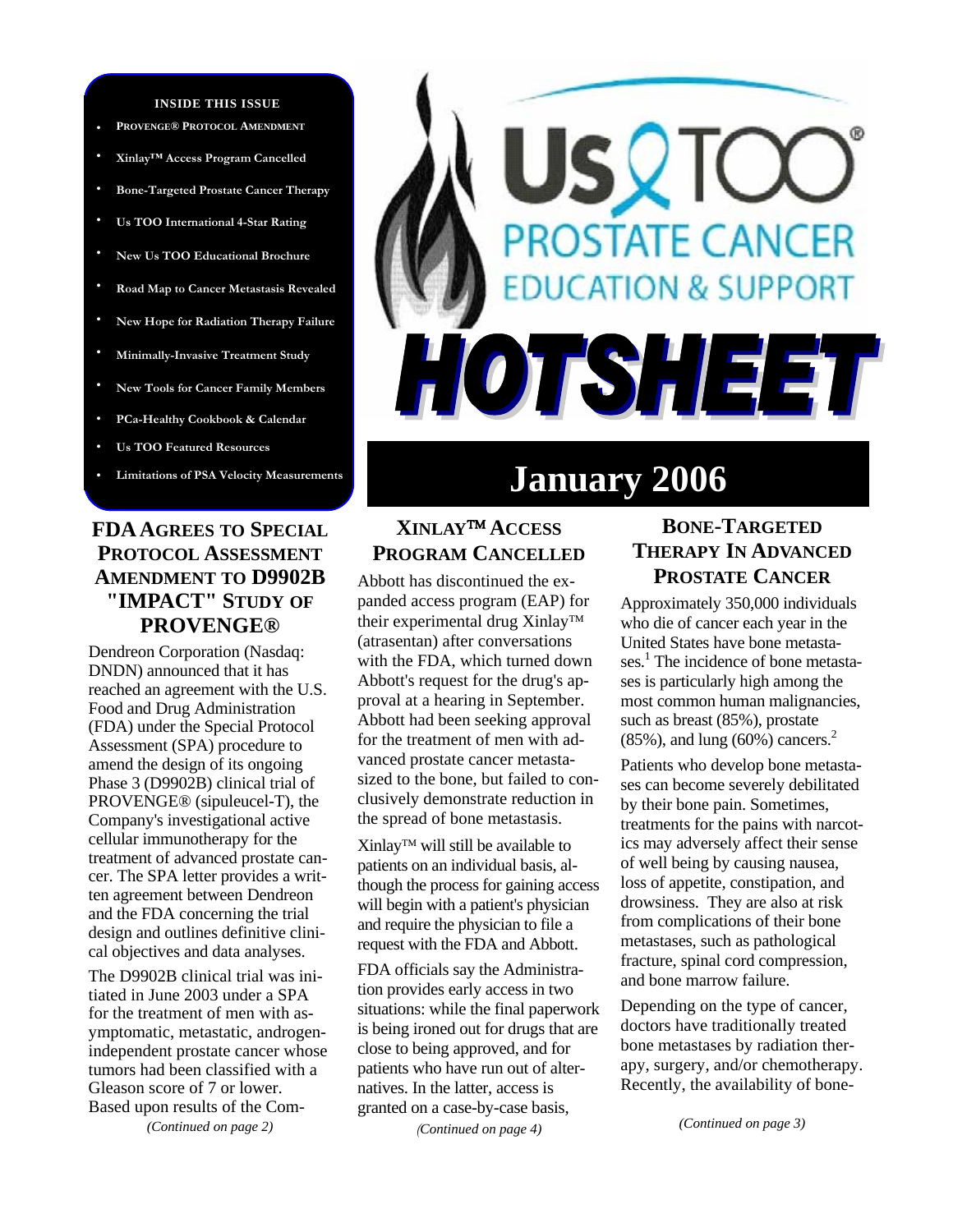#### **US TOO INTERNATIONAL**

has received Charity Navigator's highest rating for sound fiscal management. Less than a quarter of the charities in America receive this exceptional rating.



THE US TOO PROSTATE CANCER *HOTSHEET* IS MADE POSSIBLE BY CHARITABLE CONTRIBUTIONS FROM AstraZeneca

#### *AND FROM GIFTS FROM PEOPLE LIKE YOU*

ITEMS CONTAINED IN US TOO PUBLICATIONS ARE OB-TAINED FROM VARIOUS NEWS SOURCES AND EDITED FOR INCLUSION. WHERE AVAILABLE, A POINT-OF-CONTACT IS PROVIDED.

ALL REFERENCES TO PERSONS, COMPANIES, PRODUCTS OR SERVICES ARE PROVIDED FOR INFORMATION ONLY, AND ARE NOT ENDORSEMENTS. READERS SHOULD CONDUCT THEIR OWN RESEARCH INTO ANY PERSON, COMPANY, PRODUCT OR SERVICE, AND CONSULT WITH THEIR LOVED ONES AND PERSONAL PHYSICIAN BEFORE DECIDING UPON **ANY** COURSE OF ACTION.

THE INFORMATION AND OPINIONS EXPRESSED IN THIS PUBLICATION ARE NOT RECOMMENDATIONS FOR ANY MEDICAL TREATMENT, PRODUCT SERVICE OR COURSE OF ACTION BY US TOO INTERNATIONAL, INC., ITS OFFICERS AND DIRECTORS, OR THE EDITORS OF THIS PUBLICATION. FOR MEDICAL, LEGAL OR OTHER ADVICE, PLEASE CON-SULT PROFESSIONAL(S) OF YOUR CHOICE.

*HOTSHEET* EDITORIAL TEAM: JONATHAN MCDERMED, PHARMD PAMELA BARRETT THOMAS N. KIRK RUSS GOULD

TOO INTERNATIONAL STAFF & CONSULTANTS: THOMAS N. KIRK, PRESIDENT AND CEO KAREN BACHER, PROGRAM DIRECTOR PAMELA BARRETT, DEVELOPMENT DIRECTOR TERRI GIBBONS, ADMINISTRATIVE ASSISTANT JAQUELINE KONIECZKA, OFFICE ASSISTANT EUGENE WHEELER, UNDERSERVED PROGRAM DIRECTOR ELIZABETH CABALKA, PROGRAM DEVELOPMENT CONSULTANT 5003 FAIRVIEW AVENUE - DOWNER'S GROVE, IL 60515 PHONE: (630) 795-1002 / FAX: (630) 795-1602 WEBSITE: WWW.USTOO.ORG

US TOO BOARD OF DIRECTORS: EXECUTIVE COMMITTEE/OFFICERS JIM KIEFERT, EDD, CHAIRMAN DON LYNAM, PHD, PE, CHD, VICE-CHAIRMAN JOANN HARDY, SECRETARY GREGORY BIELAWSKI, TREASURER THOMAS KIRK, PRESIDENT AND CEO

DIRECTORS: CHRIS BENNETT ROBERT FIDOTEN, PHD CARL FRANKEL RUSS GOULD TOM HIATT BOB HUSTEAD, MD BILL PALOS HARRY PINCHOT JOE PIPER JIM RABY



US TOO INTERNATIONAL, INC. IS INCORPORATED IN THE STATE OF ILLINOIS AND RECOGNIZED AS A 501(C)(3) NOT-FOR-PROFIT CHARITABLE CORPORATION. DONATIONS / GIFTS TO US TOO ARE TAX DEDUCTIBLE.

COPYRIGHT 2006, US TOO INTERNATIONAL INC.

#### **PROVENGE**

#### *(Continued from page 1)*

pany's two completed Phase 3 studies of PROVENGE®, D9901 and D9902A, the Company has amended the D9902B protocol, which will now be known as the IMPACT (IMmunotherapy for Prostate AdenoCarcinoma Treatment) study. Key amendments to the study include the following:

- Patients will now be eligible to enroll in the study, regardless of their Gleason Score;
- Patients with minimally symptomatic disease-related pain will be eligible for the study;
- The primary endpoint of the study is now overall survival, which will be an event-driven analysis, and time to objective disease progression is now a secondary endpoint;
- The trial is designed to enroll approximately 500 men in the study; and
- The primary statistical analysis to determine efficacy will be the Cox multivariate regression model. The same Cox model was used to analyze overall survival in the D9901 and D9902A studies.

Dendreon recently held a pre-BLA meeting with the FDA to review safety and efficacy data from its two completed Phase 3 clinical trials of PROVENGE®, D9901 and D9902A, in men with asymptomatic, metastatic, advanced prostate cancer. In these discussions, the FDA agreed that the survival benefit observed in the D9901 study in conjunction with the supportive data obtained from study D9902A and the absence of significant toxicity in both studies is sufficient to serve as the clinical basis of a BLA submission for PROVENGE®. As a result of that meeting, Dendreon recently announced plans to submit a BLA to the FDA in 2006 to market PROVENGE® for the treatment of men with asymptomatic, metastatic, androgen-independent prostate cancer.

"The amendment to the IMPACT study protocol should enable us to expedite enrollment in this study and will provide all qualified patients access to PROVENGE® while we complete the BLA submission process," said Robert M. Hershberg, MD, PhD, Dendreon's chief medical officer. "In addition to providing additional information for our safety database to support our BLA submission, the trial could provide us with an opportunity for an expanded label in patients with minimally symptomatic disease in the future."

#### About PROVENGE®

PROVENGE® is an investigational product that may represent the first in a new class of active cellular immunotherapies (ACIs) that are uniquely designed to stimulate a patient's own immune system. ACIs hold promise because they may provide patients with a meaningful survival benefit with low toxicity. PROVENGE® targets the prostate cancer antigen, prostatic acid phosphatase (PAP), which is found in approximately 95% of prostate cancers.

PROVENGE® is in clinical development for the treatment of patients with early-stage and advanced prostate cancer. In clinical studies, patients typically received three infusions over a one-month period as a complete course of therapy.

#### About Dendreon

Dendreon Corporation is a biotechnology company whose mission is to target cancer and transform lives through the development of innovative cancer treatments. In addition to its immunotherapies in clinical and preclinical development for a variety of cancers, Dendreon's product pipeline also includes monoclonal antibody and small molecule product candidates.

*Dendreon Corporation 29 November 2005*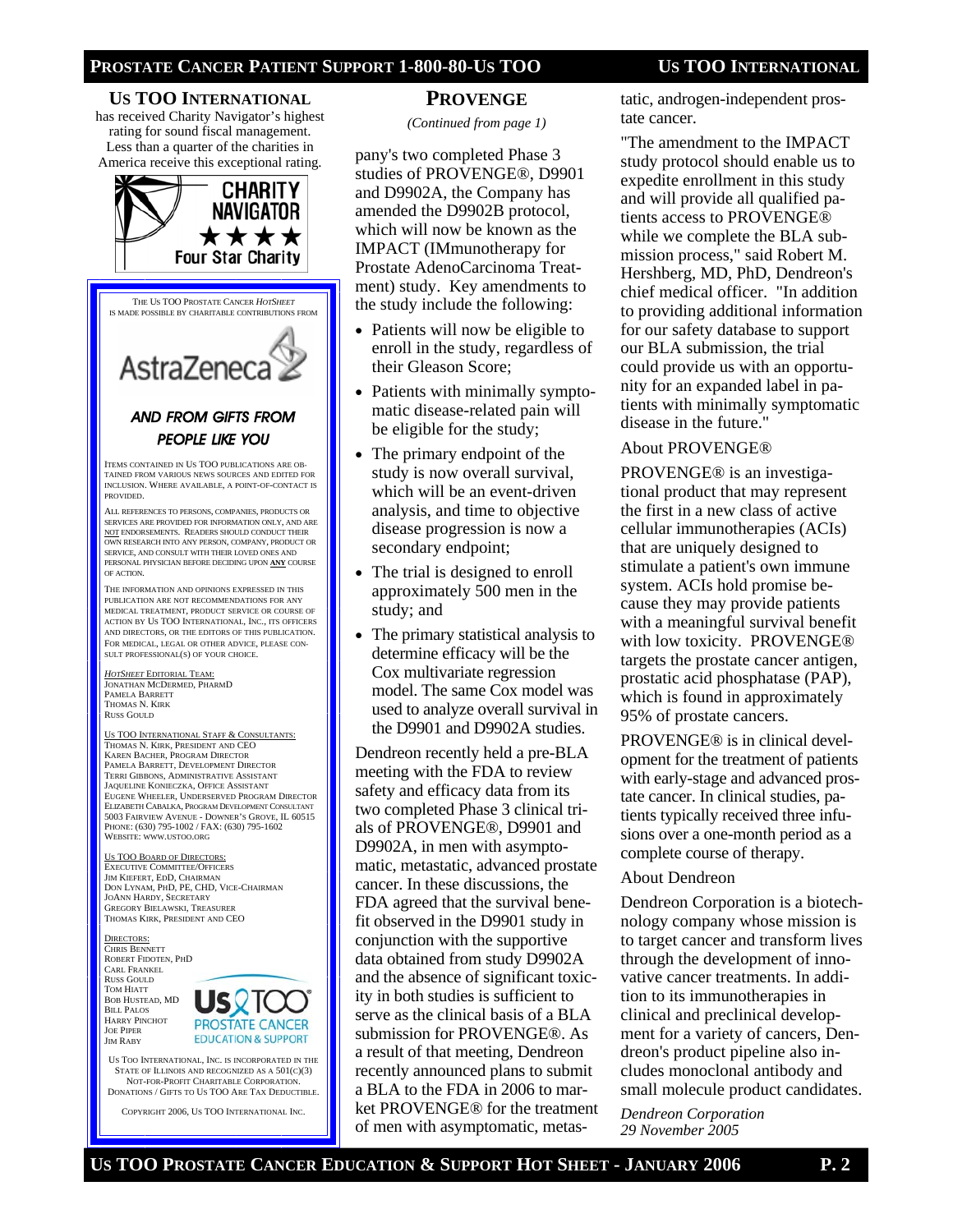#### **US TOO ANNOUNCES A NEW EDUCATIONAL BROCHURE**

You underwent a course of treatment in response to a prostate cancer diagnosis, in hopes of: a cure, preventing the spread of disease, eliminating symptoms in later stage, slowing the rate of the cancer's growth, and/or extending life. Now, your PSA is rising, or you just learned that the prostate cancer it is not responding to treatment, or perhaps it has returned and even spread.

This can be a highly emotional time for you and your loved ones. You may feel angry, sad, afraid and frustrated. You also may have many pressing questions, such as:

- Why isn't treatment working?
- What does this mean?
- What options do I have?
- Where can I turn for support?

Us TOO is pleased to announce the release of an educational booklet designed for you and your loved ones. This booklet is called:

#### *WHAT NOW? Hope and options when experiencing a rising PSA, recurrence of prostate cancer, or when prostate cancer is not responding to treatment.*

At Us TOO, we know **YOU** are the key ingredient in your vitality, quality of life and prognosis.

The purpose of this booklet is to provide information for you to discuss with your doctor and consider as you make decisions.

The booklet is filled with valuable information that will allow you to be informed and actively involved in your treatment and care, partnering with your doctor as your own best advocate. As always, this booklet is intended to be used only for educational purposes. It is not a substitute for informed medical advice from a physician.

Brochures will be distributed in January through the chapter network, and available be calling the Us TOO office at 1-800-80 Us TOO (or 1-800-808-7866.) The booklet will be downloadable from the Us TOO website <www.ustoo.org> as well.

#### **BONE TARGETED THERAPY**

*(Continued from page 1)* 

targeted agents should improve our ability to treat bone metastases. For example, a bisphosphonate (zoledronic acid, Zometa®) has been approved by the FDA for the treatment of bone metastases. Zoledronic acid may benefit patients with osteolytic metastases (such as in patients with multiple myeloma, breast, lung, and kidney cancers) as well as osteoblastic metastases (such as in patients with prostate cancer).

Prostate cancer is unique because a majority (about 65%) of patients have bone as the only site of metastasis. Furthermore, the bone metastases are predominantly osteoblastic (about 90%) in nature. Given the striking propensity for prostate cancer to develop bone metastases, we anticipated that radiopharmaceuticals (<sup>89</sup>strontium, Metastron®; <sup>153</sup>samarium, Quadramet®), which have been approved by the FDA for the treatment of bone pain, might improve the clinical outcome of patients with advanced prostate cancer.

Our preliminary results suggested that combining  $89$  strontium with chemotherapy increased the survival of a selected group of patients with androgen-independent prostate cancer and bone metastases  $\cdot$ <sup>3</sup> A follow-up study indicates that this strategy of combining <sup>89</sup>strontium with chemotherapy is safe.<sup>4</sup>

We would like to inform the public that a confirmatory study (NCI-

sponsored phase III clinical trial, MDA-3410) using this bonetargeted therapy for patients with advanced prostate cancer is currently open for enrollment at the M.D. Anderson Community Clinical Oncology Research Base (MDA-CCOP,

www.mdanderson.org/ccop) and the Clinical Trial Support Unit (CTSU) offered by the National Cancer Institute (www.ctsu.org).

Eligibility criteria include:

- Androgen-independent prostate cancer
- Bone metastases on bone scan or CT scan
- Prior therapy with docetaxel (Taxotere®).

For more details, please contact Shi-Ming Tu, MD, by phone (713- 563-7268), by Fax (713-745-1625) or by email stu@mdanderson.org>, or Sandra Sinclair, RN, by phone (713-563-2948), by Fax (713-563- 2956) or by email <ssinclair@mdanderson.org>.

#### References:

- 1. Roodman GD. Mechanisms of bone metastasis. N Engl J Med 2004;350:1655-64.
- 2. Mundy GR, Guise TA. Pathophysiology of bone metastases. In Rubens Rd, Mundy GR (eds) Cancer and the Skeleton (London: Martin Dunitz, 2000): 43-64.
- 3. Tu SM, Millikan RE, Mengistu B, et al. Bone-targeted therapy for advanced androgenindependent carcinoma of the prostate: a randomized phase II trial. Lancet 2001; 357:336-41.
- 4. Tu SM, Kim J, Pagliaro LC, et al. Therapy tolerance in selected patients with androgenindependent prostate cancer following strontium-89 combined with chemotherapy. J Clin Oncol 2005; 23:7904-10.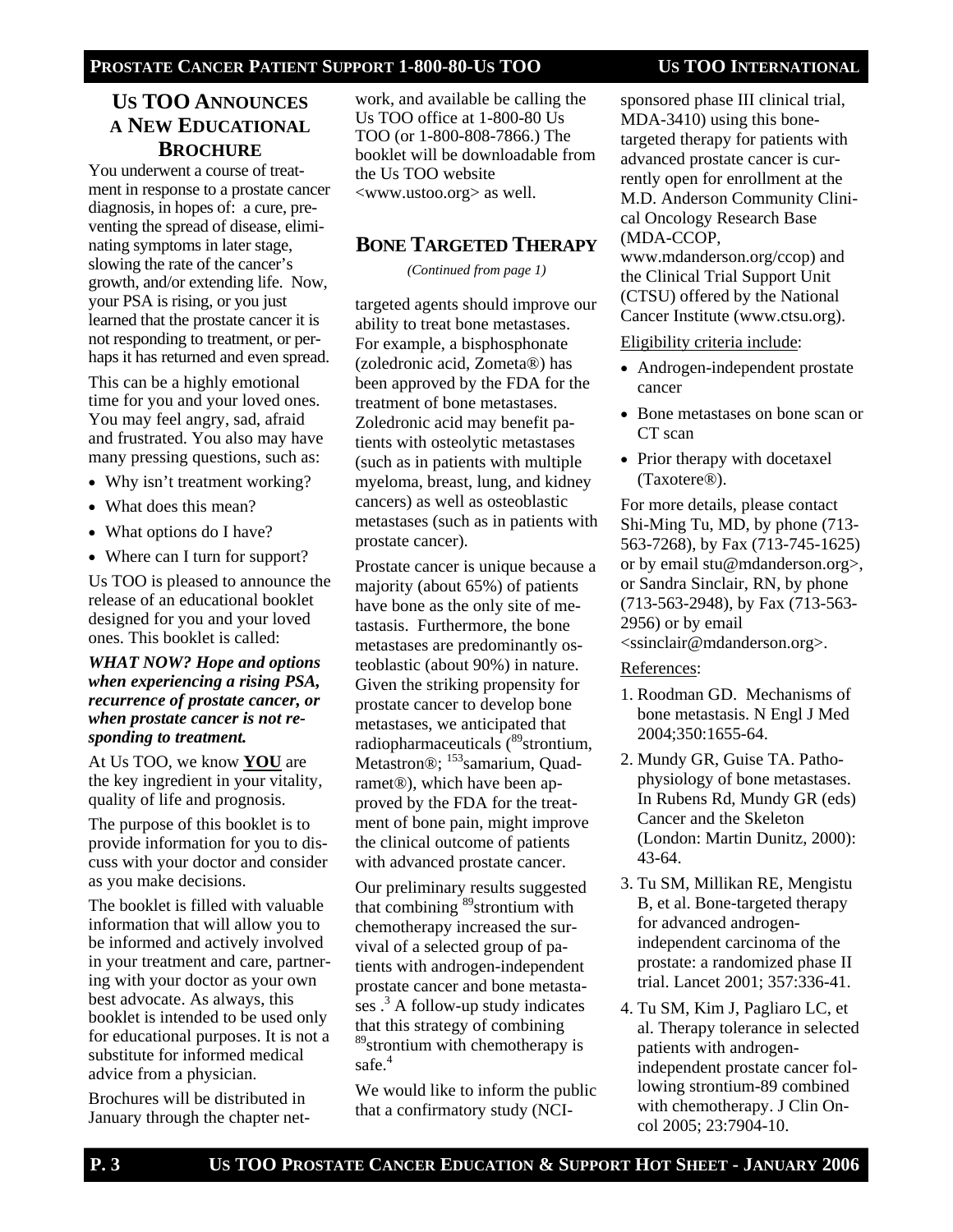#### **XINLAY ACCESS DENIED**

*(Continued from page 1)* 

based on the profile of the patient and the safety profile of the drug. Usually, single patient access is only authorized when the patient has exhausted all approved therapies.

"We're very disappointed to hear that access has gotten even more difficult for this promising drug" said Tom Kirk, President and CEO of Us TOO, the international support group for prostate cancer patients and survivors. "This will affect huge numbers of men, and once again shows that we need to be aggressive in our efforts to gain access to drugs during the research phase, to tell our story and explain what our needs are."

"Prostate cancer patients should have access to as many options as possible," says Dr. Jonathan Rubenstein of Maryland Urology Associates, "but men should exercise caution when seeking to take any drug that has not yet been approved. You have to weigh the risks of side effects against the potential benefits, particularly when there is no clear evidence of those benefits."

Abbott says it continues to study Xinlay™ in an earlier stage population of patients, involving men with advanced prostate cancer that has not spread to the bone. Results of this study are expected by mid 2006. *NPCC, 5 December 2005* 

#### **CANCER'S ROAD MAP TO METASTASIS REVEALED**

Scientists have discovered how cancer spreads from a primary site to other places in the body in a finding that could open doors for new ways of treating and preventing advanced disease.

Instead of a cell just breaking off from a tumor and traveling through the bloodstream to another organ where it forms a secondary tumor,

or metastasis, researchers in the United States have shown that the cancer sends out envoys to prepare the new site.

Intercepting those envoys, or blocking their action with drugs, might help to prevent the spread of cancer or to treat it in patients in which it has already occurred.

"We are basically looking at all the earlier steps that are involved in metastasis that we weren't previously aware of. It is complex but we are opening the door to all these things that occur before the tumor cell implants itself," said Professor David Lyden, of Cornell University in New York.

"It is a map to where the metastasis will occur," he added in an interview.

#### Landing Site for Cancer Cells

Cancer's ability to colonize other organs is what makes the disease so deadly. Once the cancer has spread beyond its original site it is much more difficult to treat.

In research reported in the journal Nature, Lyden and his colleagues describe what happens before the cancer cells arrive at the new site.

"The authors show that tumor cells can mobilize normal bone marrow cells, causing them to migrate to particular regions and change the local environment so as to attract and support a developing metastasis," Patricia Steeg, of the National Cancer Institute in Bethesda, MD, said in a commentary.

Cells at the site of the metastasis multiply and produce a protein called fibronectin, which acts like a glue to attract and trap the bone marrow cells to create a landing pad or nest for the cancer cells.

"These nests provide attachment factors for the tumor cells to implant and nurture them. It causes them not only to bind but to proliferate. Once that all takes place we have a fully formed metastatic site or secondary tumor," said Lyden.

"This is the first time anyone has discovered what we call the premetastatic niche." Without the landing pad, the cancerous cell could not colonize the organ.

"This opens up the door to new concepts of how metastasis is taking place. If we can understand all these multiple processes we can develop new drugs that block each step. That way we have a much better future than just trying to treat the tumor cell, which is almost like a last step in this process," he added.

*Reuter's Health, 7 December 2005* 

#### **NEW HOPE FOR PROSTATE CANCER PATIENTS WHERE RADIATION TREATMENT HAS FAILED**

#### **Clinic Treats First Radiation Failure Patients In North America With Ablatherm® HIFU**

William Orovan, MD, urologist and Medical Director of Don Mills Surgical Unit in Toronto announced today that they have commenced offering Ablatherm® HIFU treatment to prostate cancer patients whose radiation therapy has failed and the cancer has returned. Radiation treatment cannot be repeated if a patient has a recurrence. In the case of these patients, the non-invasive Ablatherm® HIFU treatment offers new hope to those men who previously had no curative option.

Ablatherm® HIFU is a highly precise procedure using high intensity focused ultrasound to eliminate prostate cancer. Ninety percent of patients can be treated by a single procedure usually lasting 1 ½ to 3 hours. Patients are generally discharged a few hours after the procedure. There are fewer side effects with the Ablatherm® HIFU treatment than conventional treatments such as radical prostatectomy, radiation, and cryotherapy.

Ablatherm® HIFU can be effectively used on patients with localized prostate cancer (clinical stage *(Continued on page 5)*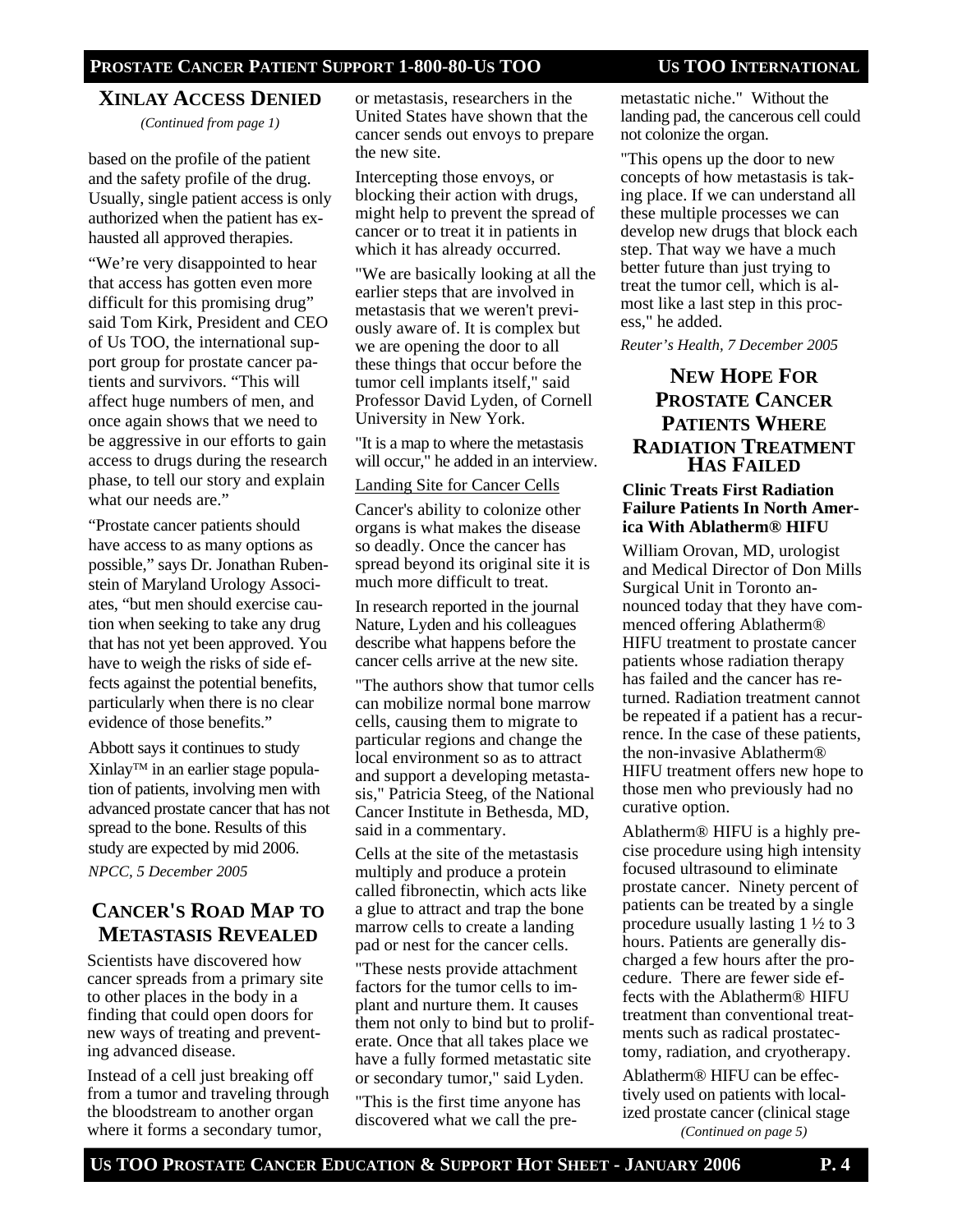**ABLATHERM® HIFU**  *(Continued from page 4)* 

T-1 or T-2) who would otherwise be considered curable by radiation or radical surgery. Candidates for Ablatherm® HIFU must have had a recurrence of their prostate cancer without evidence of disease spread.

"Ablatherm® HIFU is a promising treatment option with a curative chance for patients with local recurrence after external beam radiotherapy," said Dr. John Warner, an expert in HIFU technology. "Clinical studies indicate a greater survival rate with the HIFU treatment as compared to other types of salvage therapy," he added.

#### How the HIFU Procedure Works

During the procedure, an Ablatherm® HIFU probe is placed into the rectum after administration of spinal anesthesia. A high intensity focused beam of ultrasound is directed into the prostate, which rapidly raises the temperature of the prostate to 85 degrees Celsius and destroys the prostate tissue. By computer imaging, the beam is focused to incorporate the entire prostate gland. The Ablatherm® HIFU procedure is completed without blood loss or exposure to radiation.

#### Clinical Studies

A published study in the Journal of Urology (February, 2004; 63(2): 297-300) showed that 93% of patients had negative biopsies and 87% had stable PSA levels (less than 1.0) at 22 months. Overall 90% of all patients treated with Ablatherm® HIFU require only one treatment and with complication rates lower than surgery, radiation, or cryotherapy.

Ablatherm® HIFU has shown to be an effective treatment for recurrent prostate cancer. Published results in the Journal of Urology (April, 2004; 63: 625-9) showed that 80% (57 patients) of 71 consecutive unsuccessful external beam radiation therapy patients

had negative biopsies at a mean follow-up time at 14.8 months (range 6-86 months). There was zero incidence of rectal fistulae.

Unlike treatment with salvage cryotherapy or salvage surgery there have been zero incidents of rectal fistulae in patients treated with Ablatherm® HIFU since 2003.

To learn more about the Ablatherm® HIFU treatment, visit <www.hifu.ca>.

*Maple Leaf HIFU Company 7 December 2005* 

#### **MINIMALLY-INVASIVE PROSTATE CANCER THERAPY RESEARCH STUDY IN U.S.**

A clinical trial to determine the effectiveness of focused ultrasound energy (HIFU) in treating patients who have locally recurrent prostate cancer. The device being studied to deliver HIFU is called the Sonablate® 500. This clinical trial is currently open to enrollment with the goal of generating clinical data to support approval by the US Food and Drug Administration.

Eligible participants must meet the following criteria:

- Have organ confined recurrent prostate cancer stage T1 or T2
- Be between ages 40 and 80
- Have a Gleason score of less than or equal to 7
- Have a PSA level between 0.05 ng/ml and 10 ng/ml
- Have previously failed radiation or brachytherapy as primary prostate cancer treatment
- Have a recent prostate biopsy that is positive for cancer cells

If you are interested in knowing more about the recurrent prostate cancer study, please visit www.ushifu.com, or call (888) 874-4384 and you will be directed to the study center nearest you.

Trial sponsored by FOCUS Surgery

**NEW TOOL, TELE-CONFERENCE FOR COMPANIONS AND FAMILY MEMBERS OF PROSTATE CANCER PATIENTS TO BE RELEASED IN FEB. 2006** 

*"Jerry had a biopsy last week…" She began. The sentence stuck in her throat the first time she said it out loud. They were at choir rehearsal at church where Jerry was, and still is, the choir director and organist. The diagnosis came just a few hours earlier in the urologist's office, where Jerry sat on the exam table and Jo Ann sat in a straight-backed chair. When the doctor gave the news, Jo Ann moved over to sit with Jerry on the exam table and hold his hand.* 

So begins the story of Jo Ann and Jerry, and perhaps countless others. In the 2005 Us TOO book, the *Circles of Love Collection*, we met Jerry and Jo Ann along with fifteen other families and couples facing prostate cancer. While acknowledging the challenges of the patient, these real-life inspiring stories focused on the invisible patients: the companions, spouse and family members of men with prostate cancer. Their stories provide the reader countless opportunities for reflection and discussion.

In mid-February 2006, Us TOO will release the *Circles of Love Collection Discussion Guide.* This tool is designed for use with the Circles of Love book and Care Kit to further bring those remarkable stories to life. Whether you use the discussion guide as part of a chapter meeting or while sitting at the kitchen table, each section provides compelling questions to consider and discuss, along with updates from many of those featured in the *Circles of Love Collection.*  In addition, the discussion guide features absolutely everything needed to host a Companions and

*(Continued on page 8)*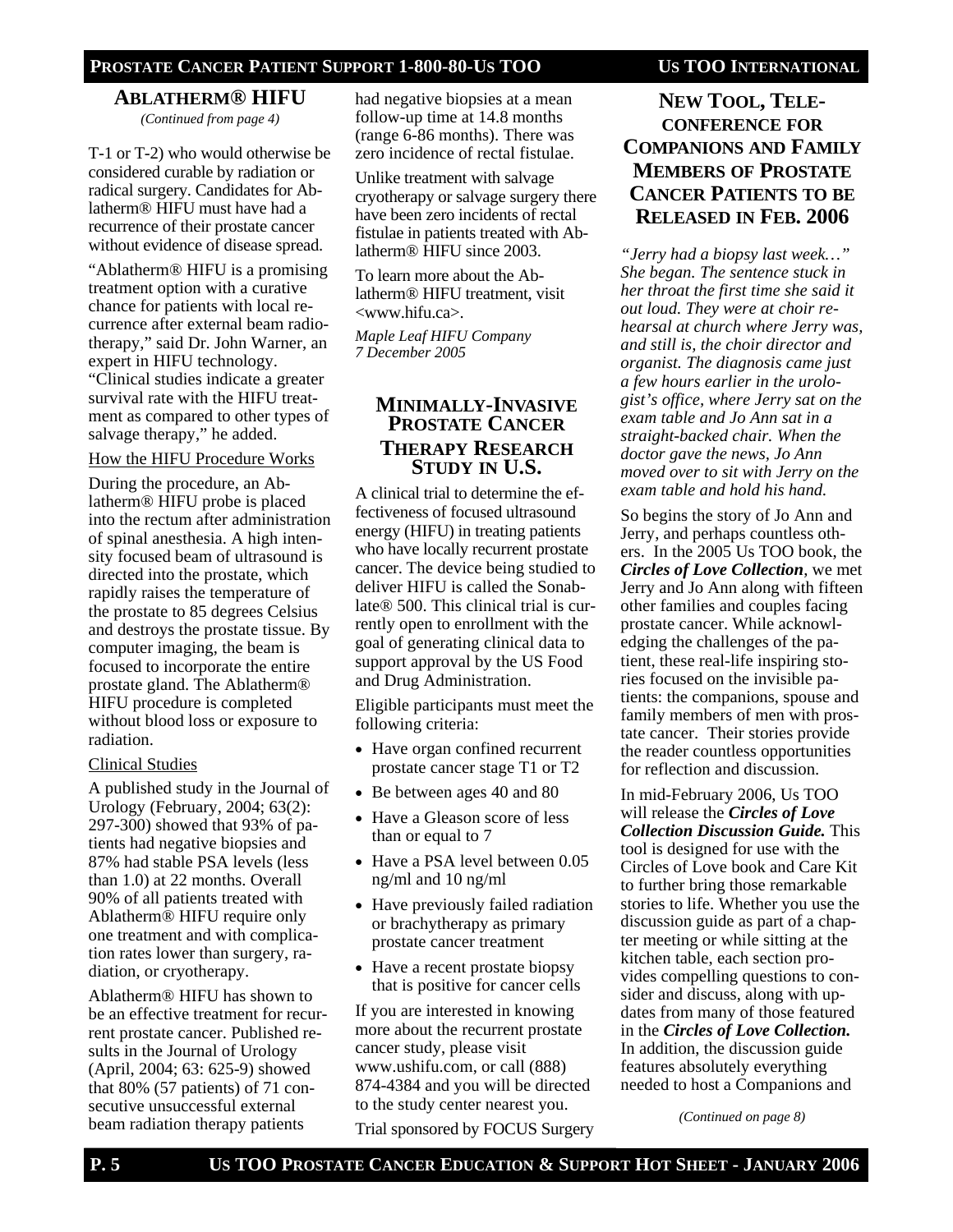## **PCA-HEALTHY COOKBOOK, CALENDAR RAISE AWARENESS AS WELL AS FUNDS FOR US TOO**



**2006 Calendar "Blue Ribbon Girls for Prostate Cancer"**

Twelve retirement community friends take it all off for a good cause. The calendar features nude-butstrategically-covered mature women in a light-hearted manner. Order your "Blue Ribbon Girls for Prostate Cancer" 2006 calendar today!

\$15 each, shipping and handling included. Checks only please (make out to "Blue Ribbon for Prostate Cancer"). PLEASE WRITE Us TOO IN THE MEMO SECTION OF THE CHECK so a portion of your purchase can be directed to Us TOO International.

Mail your check, along with your name and complete mailing address to:

Joyce MacDonald 15 Summit Crescent New Hamburg, Ontario, Canada, N3A 2G3 Questions? Email blueribbongirls@aol.com

## **"BLUE RIBBON RECIPES FOR A HEALTHY PROSTATE – COOKING HEALTHY WITH JOHN DODSON"**



**John Dodson - Gourmet chef and prostate cancer survivor** 

**More information about both items can be found at:** 

http://www.ustoo.org/ProductInfo\_NoPayPal.asp Kathryn\_W\_Visneski@wellmont.org

John Dodson is a gourmet chef, and a prostate cancer survivor. Soon after his diagnosis in 1999, he joined a support group - the Prostate Cancer Support Group of Greater Kingsport, Tenn. (affiliated with Us TOO International) and began learning about the importance of healthy diet for prostate health from Dr. Charles E. "Snuffy" Meyers.

He shares his love of cuisine in the form of a cookbook titled *Blue Ribbon Recipes for Prostate Health* - a collection of 170 of his favorite recipes adapted to promote prostate health. The cookbook includes recipes for appetizers & beverages, soups & salads, vegetables & side dishes, main dishes, breads & rolls, desserts, cookies & candy, and "This & That" miscellaneous items, all for only \$15.50 each, shipping and handling included.

Checks or money orders only please (make out to "Prostate Cancer Support Group"). All proceeds benefit prostate cancer support group services. PLEASE WRITE Us TOO IN THE MEMO SECTION OF THE CHECK so a portion of your purchase can be directed to Us TOO International.

Mail your check, along with your name and complete mailing address to:

Prostate Cancer Support Group Attn: John Dodson 1252 Catawba Street Kingsport, TN 37660

Questions? Call 423-245-3234 or Email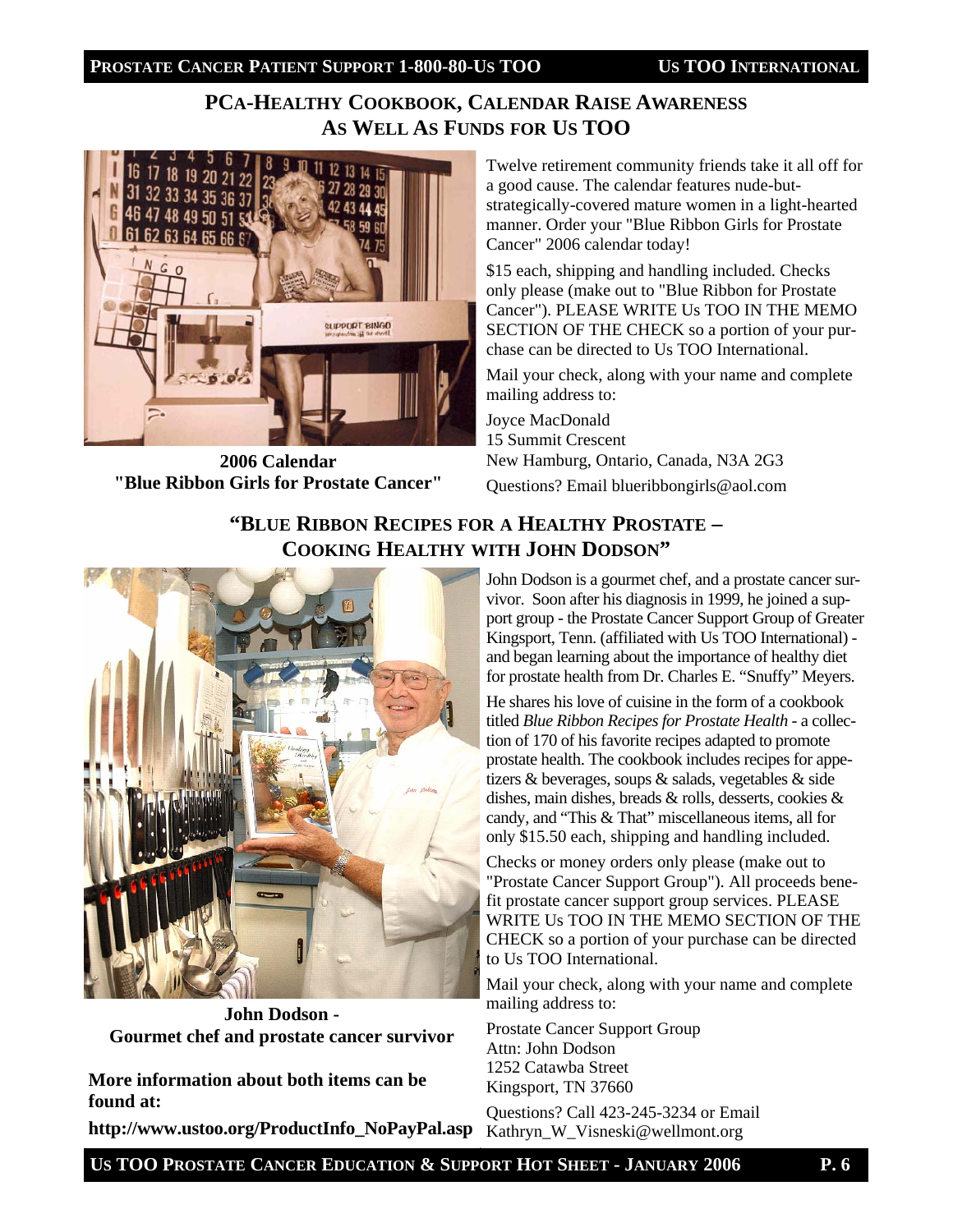## **US TOO FEATURED RESOURCES To order, visit <www.ustoo.org>**



### Circles of Love



1) **NEW!** *The Circles of Love Care Kit* – \$24.99 includes S+H

Our new care kit is an excellent resource collection for friends and loved ones of those facing the battle against prostate cancer. Our care kit includes:

- *The Circles of Love Collection: Stories of Companions and Families Facing Prostate Cancer* This new book, an **Us TOO** original publication, is a compilation of interviews with friends and loved ones of prostate cancer patients. These supportive and inspirational stories are meant to help others who are facing similar challenges. Also available separately for \$17.00 includes S+H
- *Circles of Love* **Music CD**This original collection of upbeat and inspirational songs was written to celebrate the love and support between the patient and his companions and family members. Contributing artists include Soozie Tyrell of the E Street Band, Alan Glass (who has written hits for Aretha Franklin, Earth, Wind and Fire, Kenny G and others), Jerry Peters (who has written for Luther Vandross and others), country artist Deborah Allen, and folk artist Kat Eggleston. 12 songs including pop, R&B, soul, country, folk and dance. Also available separately for \$15.00 includes S+H.
- *Intimacy with Impotence: The couples guide to better sex after prostate disease* This book, authored by Ralph and Barbara Alterowitz, is written for couples who have survived prostate cancer and whose normal sexual function has been disrupted. The authors bring a unique and personal perspective to the topics as they too live this experience. 220 pages.
- *What You Need to Know about Prostate Cancer* from NIH and NCI
- *"Life after Cancer Treatment" Resource and Referral Guide* excerpt from NCI

#### 2) **NEW! Prostate Cancer Car Magnets "Know Your PSA" – \$5.00 – includes S+H**



3) *STRIVE* **Initiative Wristbands –** \$1.00 each plus S+H

4) *HotSheet* **Subscriptions** – \$35 for 12 issues

HotSheets are distributed FREE at all **Us TOO** Support Group Chapter meetings, and on www.ustoo.org. But what if you are unable to regularly attend chapter meetings, or don't have access to the Internet? Don't miss an issue—we can deliver it right to your home or office!

- 5) *"What You Need To Know For Better Bone Health"* FREE Us TOO brochure
- 6) **100 Questions & Answers About Prostate Cancer**  \$14.95 includes S+H By Pamela Ellsworth, MD, John Heaney, MD, Cliff Gill
- 7) **Prostate Cancer Resource Kit**  \$18.95 includes S+H Included in this handy boxed kit:
	- **A Primer on Prostate Cancer**  by Dr. Stephen Strum and Donna Pogliano
	- **Know Your Options**  from **Us TOO** and the National Cancer Institute (NCI)
	- **Prostate Cancer Treatment Guidelines for Patients**  from National Comprehensive Cancer Network (NCCN)
	- and the American Cancer Society
	- **What You Should Know About Prostate Cancer**  from Prostate Cancer Research Institute (PCRI)
	- **Prostate Cancer Resource Guide**  from the American Foundation for Urologic Disease (AFUD)
	- **Us TOO / Phoenix 5 CD-ROM**  developed by Robert Young
- 8) **Understanding Prostate Cancer: A Patient's Resource Kit**  \$7.50 includes S+H Included in this handy boxed kit:
	- **Humanizing Prostate Cancer:** A Physician-Patient Perspective by Roger E. Schultz, MD (Physician), and Alex W. Oliver (Patient)
	- **Living With Prostate Cancer**  booklet
	- **Know Your Options**  from **Us TOO** and the National Cancer Institute (NCI)
	- **Living With Advanced Prostate Cancer video**  patient testimonials on Viadur
- 9) **Prostate Pointers Virtual Support Communities**  FREE at www.prostatepointers.org.
- 10) **Us TOO Prostate Cancer** *NEWS You Can Use* FREE e-News

*Proceeds from all items benefit Us TOO's FREE programs, support services and educational materials for prostate cancer patients and their families*